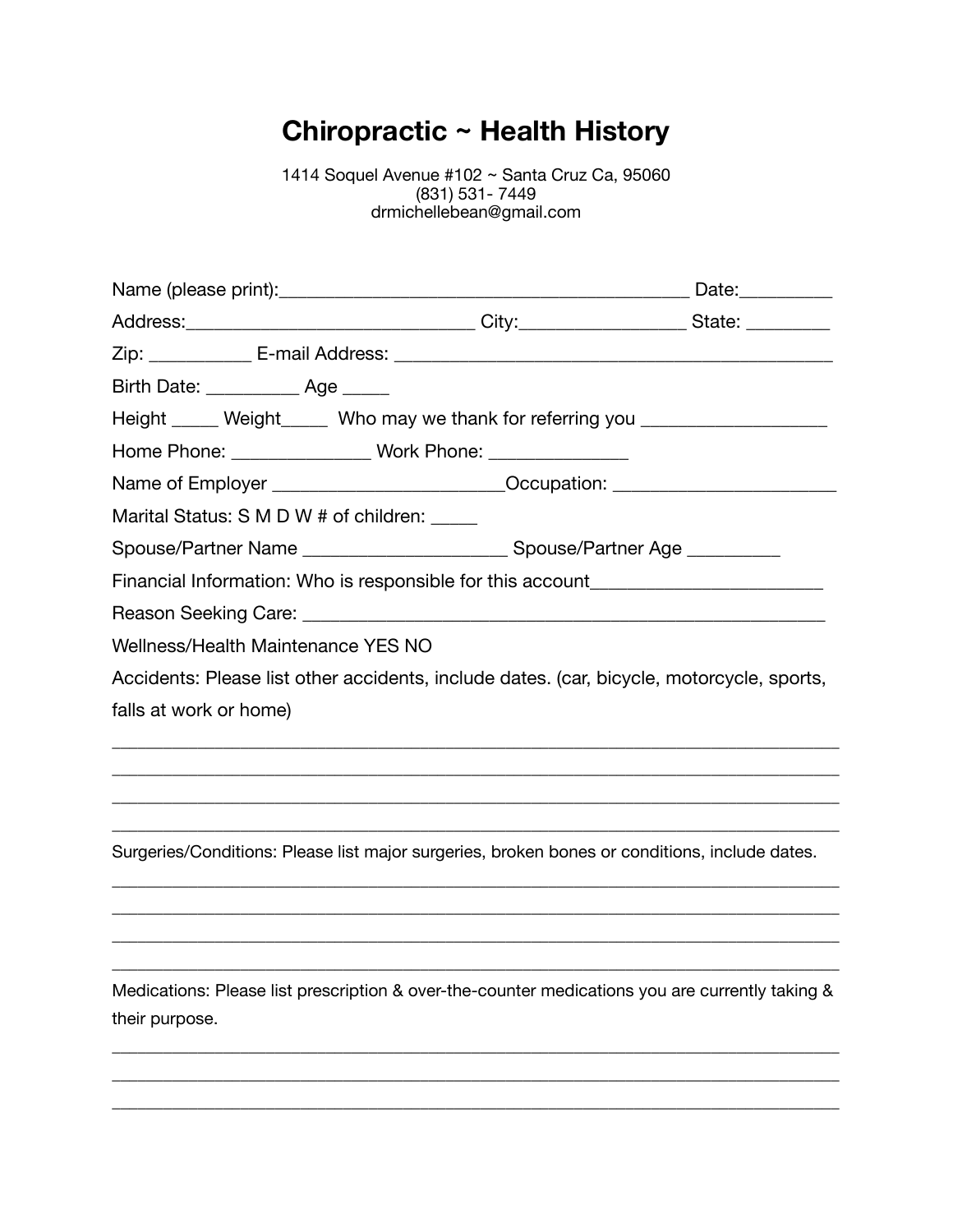Have you been to a chiropractor before? YES NO Briefly describe that experience:

Did the last chiropractor adjust your spine? YES NO If yes, was there a "popping" sound when they adjusted you? YES NO If yes please explain to the best of your ability what causes that "popping" sound:

\_\_\_\_\_\_\_\_\_\_\_\_\_\_\_\_\_\_\_\_\_\_\_\_\_\_\_\_\_\_\_\_\_\_\_\_\_\_\_\_\_\_\_\_\_\_\_\_\_\_\_\_\_\_\_\_\_\_\_\_\_\_\_\_\_\_\_\_\_\_\_\_\_\_\_\_\_\_

\_\_\_\_\_\_\_\_\_\_\_\_\_\_\_\_\_\_\_\_\_\_\_\_\_\_\_\_\_\_\_\_\_\_\_\_\_\_\_\_\_\_\_\_\_\_\_\_\_\_\_\_\_\_\_\_\_\_\_\_\_\_\_\_\_\_\_\_\_\_\_\_\_\_\_\_\_\_

\_\_\_\_\_\_\_\_\_\_\_\_\_\_\_\_\_\_\_\_\_\_\_\_\_\_\_\_\_\_\_\_\_\_\_\_\_\_\_\_\_\_\_\_\_\_\_\_\_\_\_\_\_\_\_\_\_\_\_\_\_\_\_\_\_\_\_\_\_\_\_\_\_\_\_\_\_\_

\_\_\_\_\_\_\_\_\_\_\_\_\_\_\_\_\_\_\_\_\_\_\_\_\_\_\_\_\_\_\_\_\_\_\_\_\_\_\_\_\_\_\_\_\_\_\_\_\_\_\_\_\_\_\_\_\_\_\_\_\_\_\_\_\_\_\_\_\_\_\_\_\_\_\_\_\_\_

\_\_\_\_\_\_\_\_\_\_\_\_\_\_\_\_\_\_\_\_\_\_\_\_\_\_\_\_\_\_\_\_\_\_\_\_\_\_\_\_\_\_\_\_\_\_\_\_\_\_\_\_\_\_\_\_\_\_\_\_\_\_\_\_\_\_\_\_\_\_\_\_\_\_\_\_\_\_

\_\_\_\_\_\_\_\_\_\_\_\_\_\_\_\_\_\_\_\_\_\_\_\_\_\_\_\_\_\_\_\_\_\_\_\_\_\_\_\_\_\_\_\_\_\_\_\_\_\_\_\_\_\_\_\_\_\_\_\_\_\_\_\_\_\_\_\_\_\_\_\_\_\_\_\_\_\_

\_\_\_\_\_\_\_\_\_\_\_\_\_\_\_\_\_\_\_\_\_\_\_\_\_\_\_\_\_\_\_\_\_\_\_\_\_\_\_\_\_\_\_\_\_\_\_\_\_\_\_\_\_\_\_\_\_\_\_\_\_\_\_\_\_\_\_\_\_\_\_\_\_\_\_\_\_\_

Expectations of care. How many visits to our office do you anticipate?

If you are here due to an injury or pain please describe what happened:

#### **Use the letters below to indicate the type and location of your sensations right now:**

A=Ache B=Burning N=Numbness P=Pins & needles S=Stabbing O=Other (please describe)

| Ŗ<br>÷,<br>o<br>儼<br>í<br>и | 焩<br>ť<br>ś<br>₩ | e cantonen<br>ľ,<br>v<br>ú<br>a<br>ч |
|-----------------------------|------------------|--------------------------------------|
|                             | €.,              |                                      |

| What hurts and how long has it hurt? |  |  |  |  |
|--------------------------------------|--|--|--|--|
| 2.)________________________          |  |  |  |  |
| 3.)_______________________           |  |  |  |  |

List other Chiropractic or Medical Doctors you have consulted for these conditions.

3.)\_\_\_\_\_\_\_\_\_\_\_\_\_\_\_\_\_\_\_\_\_\_\_\_\_\_\_\_\_\_\_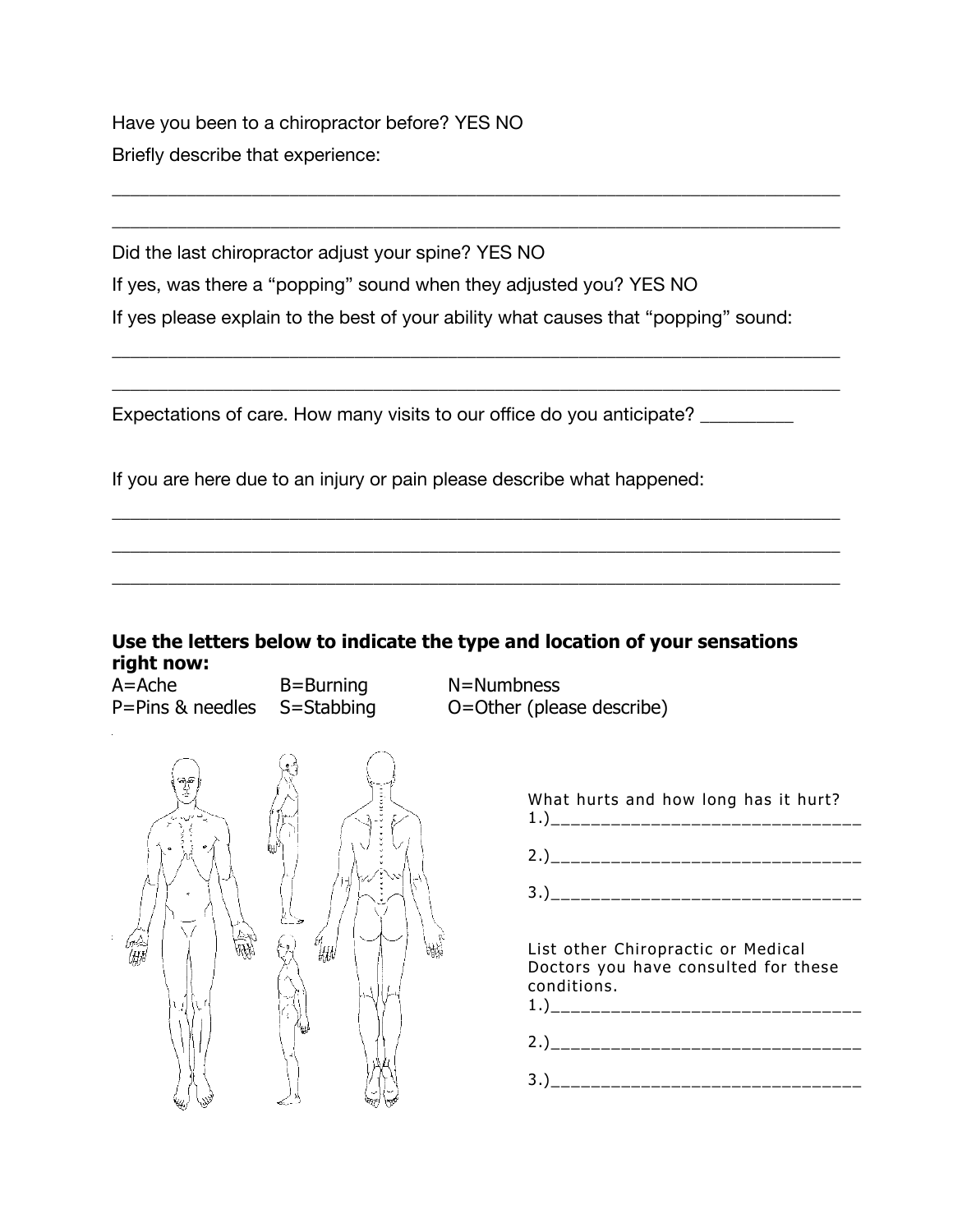**Please score all of the following on a scale of 1-10, based on your current condition. Pain**: 1=no pain, 10=worst pain you have ever had **Personal care**: (washing, dressing, etc.) 1=I can take care of myself with no extra pain, 10=I can't take care of myself at all \_\_\_\_\_ Lifting: 1=I can lift with no extra pain, 10=I can't lift at all due to **Reading:** 1=I can read with no extra pain, 10= I can't read at all due to pain **Headaches:** 1=no headaches, 10=worst headaches I have ever had **Concentration:** 1=I can concentrate fully, 10=I can't concentrate at all \_\_\_\_\_ **Work:** 1=I can work as much as I want, 10=I can't work at all **Driving:** 1=I can drive with no pain, 10=I can't drive due to pain **Sleeping:** 1=I sleep fine, 10=I can't sleep at all If you CAN POSSIBLY answer YES, circle YES If you MUST answer NO, circle NO Please answer all questions. If you are not sure do your best. Has your eyesight blacked out completely?................................................YES NO Have you fainted more than twice in your life? YES NO Were you ever knocked unconscious?..................................................................YES NO Are you hard of hearing? YES NO Do you have allergies?.........................................................................YES NO Have you ever coughed up blood? YES NO Have you suffered frequent cramps in your legs? .......................................... YES NO Has a doctor ever said you had heart problems? YES NO Has a doctor ever said you had ulcers?...............................................................YES NO Does pressure or pain in your head often make life miserable? YES NO Have you or a family member ever had convulsions or epilepsy? Who?.............YES NO Did a doctor ever treat you for a tumor or cancer? YES NO Are you frequently ill?......................................................................... YES NO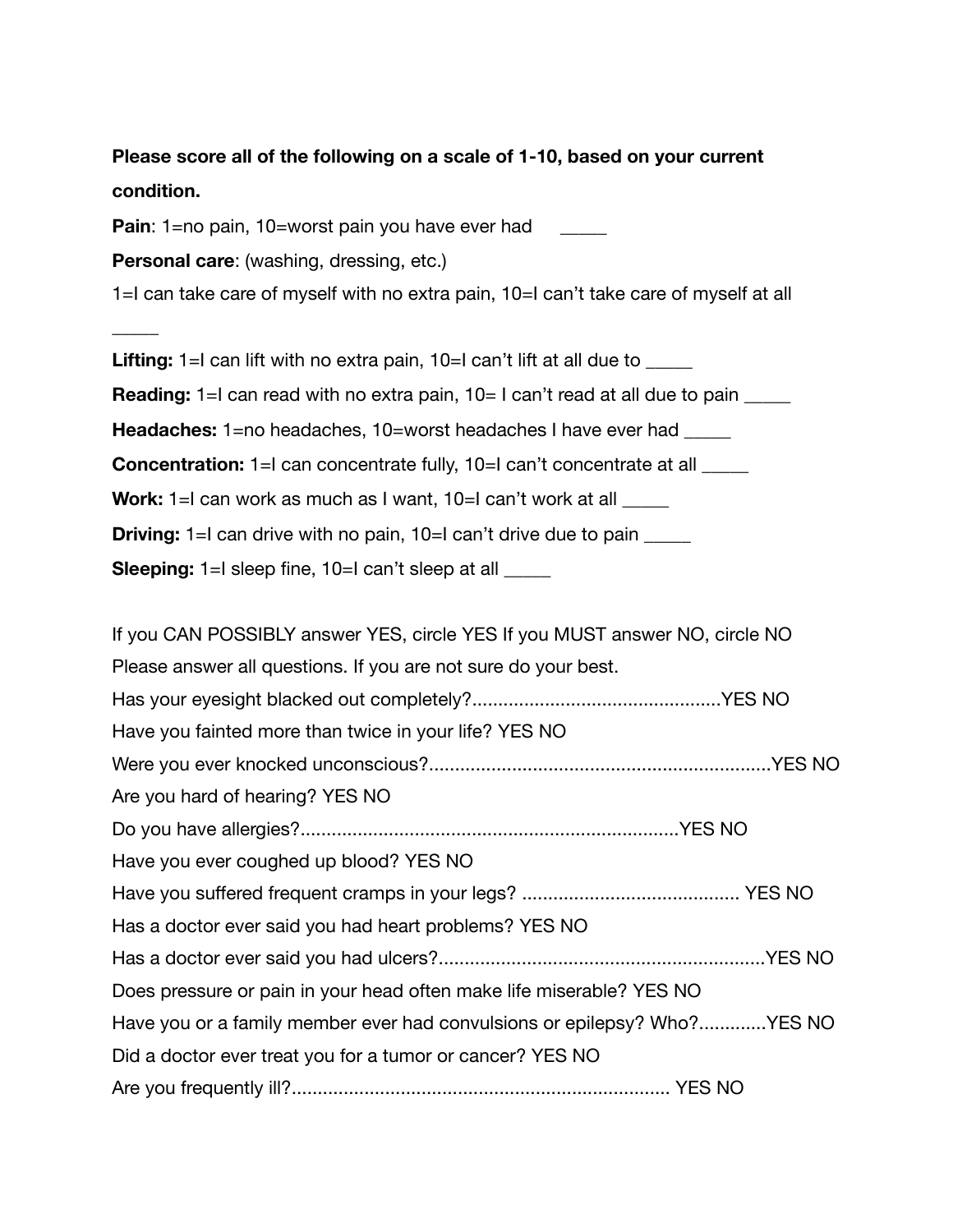Are you considered a nervous person? YES NO Has a doctor ever said your blood pressure was too high..................................YES NO Have you been told you have osteoporosis? YES NO Have you been told you have rheumatoid arthritis?....................................... YES NO

Health Survey

In our chiropractic office we provide many services for your health. To get an idea of what you want and expect please take the following survey.

#### **How would you rate your current health?** Poor Fair Average Good Excellent

#### **Do you want to live a long & healthy life?** Yes No

If you answered yes above, how much time per day outside our office are you willing to commit to this goal?

\_\_\_\_\_\_hours \_\_\_\_\_\_minutes

Please score yourself from 1 to 10 below in each health category and then indicate if you are interested in receiving help in these areas. You can select as many or as few as you like.

**Musculoskeletal pain:** 1 2 3 4 5 6 7 8 9 10 (1 no pain at all, 10 extreme pain)

I would like help and/or info on decreasing my pain: Yes No

**Diet and nutrition:** 1 2 3 4 5 6 7 8 9 10 (1 horrible diet, 10 excellent diet) I would like

help and/or info on improving my diet and nutrition: Yes No

**Exercise program:** 1 2 3 4 5 6 7 8 9 10 (1 horrible exercise habits, 10 excellent

exercise habits) I would like help and/or info on exercise: Yes No

**Ability to sleep well:** 1 2 3 4 5 6 7 8 9 10 (1 horrible sleeper, 10 excellent sleeper) I would like help and/or info on getting a good nights sleep: Yes No

**Stress level:**1 2 3 4 5 6 7 8 9 10(1 no stress at all,10 extreme stress) I would like help and/or info on decreasing my stress: Yes No

**Headache frequency:** 1 2 3 4 5 6 7 8 9 10 (1 constant headaches, 10 never) I would like help and/or info on decreasing my headaches: Yes No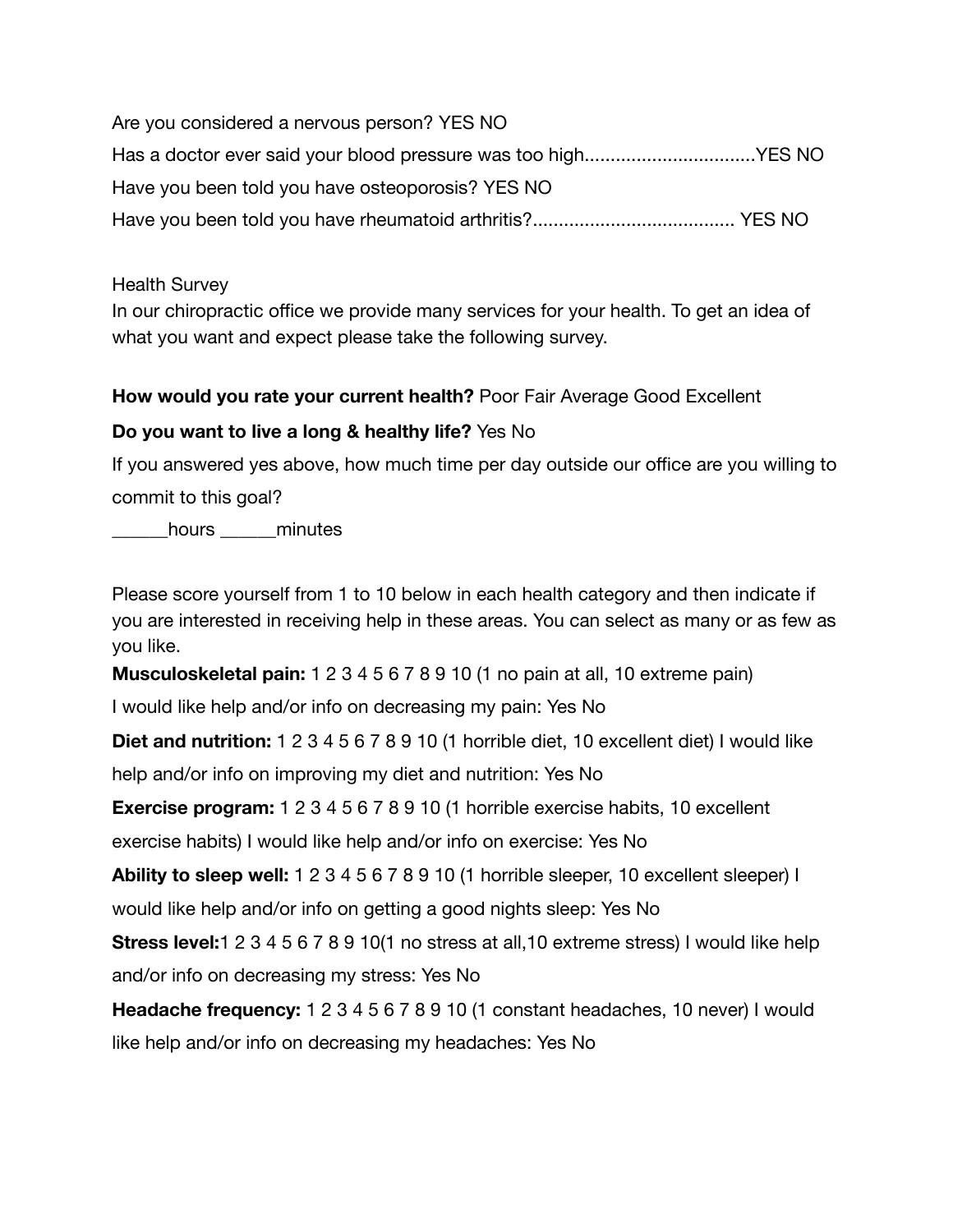**Pharmaceutical drug intake:** 1 2 3 4 5 6 7 8 9 10 (1 daily intake, 10 never) I would like help and/or info on alternative solutions: Yes No **EnergyLevel:**1 2 3 4 5 6 7 8 9 10(1 no energy at all, 10 endless energy) I would like help and/or info on increasing my energy level: Yes No

\_\_\_\_\_\_\_\_\_\_\_\_\_\_\_\_\_\_\_\_\_\_\_\_\_\_\_\_\_\_\_\_\_\_\_\_\_\_\_\_\_\_\_\_\_\_\_\_\_\_\_\_\_\_\_\_\_\_\_\_\_\_\_\_\_\_\_\_\_\_\_\_\_\_\_\_\_\_

\_\_\_\_\_\_\_\_\_\_\_\_\_\_\_\_\_\_\_\_\_\_\_\_\_\_\_\_\_\_\_\_\_\_\_\_\_\_\_\_\_\_\_\_\_\_\_\_\_\_\_\_\_\_\_\_\_\_\_\_\_\_\_\_\_\_\_\_\_\_\_\_\_\_\_\_\_\_

\_\_\_\_\_\_\_\_\_\_\_\_\_\_\_\_\_\_\_\_\_\_\_\_\_\_\_\_\_\_\_\_\_\_\_\_\_\_\_\_\_\_\_\_\_\_\_\_\_\_\_\_\_\_\_\_\_\_\_\_\_\_\_\_\_\_\_\_\_\_\_\_\_\_\_\_\_\_

Other areas of health that you may need help:

Sign:\_\_\_\_\_\_\_\_\_\_\_\_\_\_\_\_\_\_\_\_\_\_\_\_\_\_\_\_\_ Date:\_\_\_\_\_\_\_\_\_\_\_\_

Print Name: \_\_\_\_\_\_\_\_\_\_\_\_\_\_\_\_\_\_\_\_\_\_\_\_\_\_\_\_\_\_\_\_\_\_\_\_\_\_\_\_\_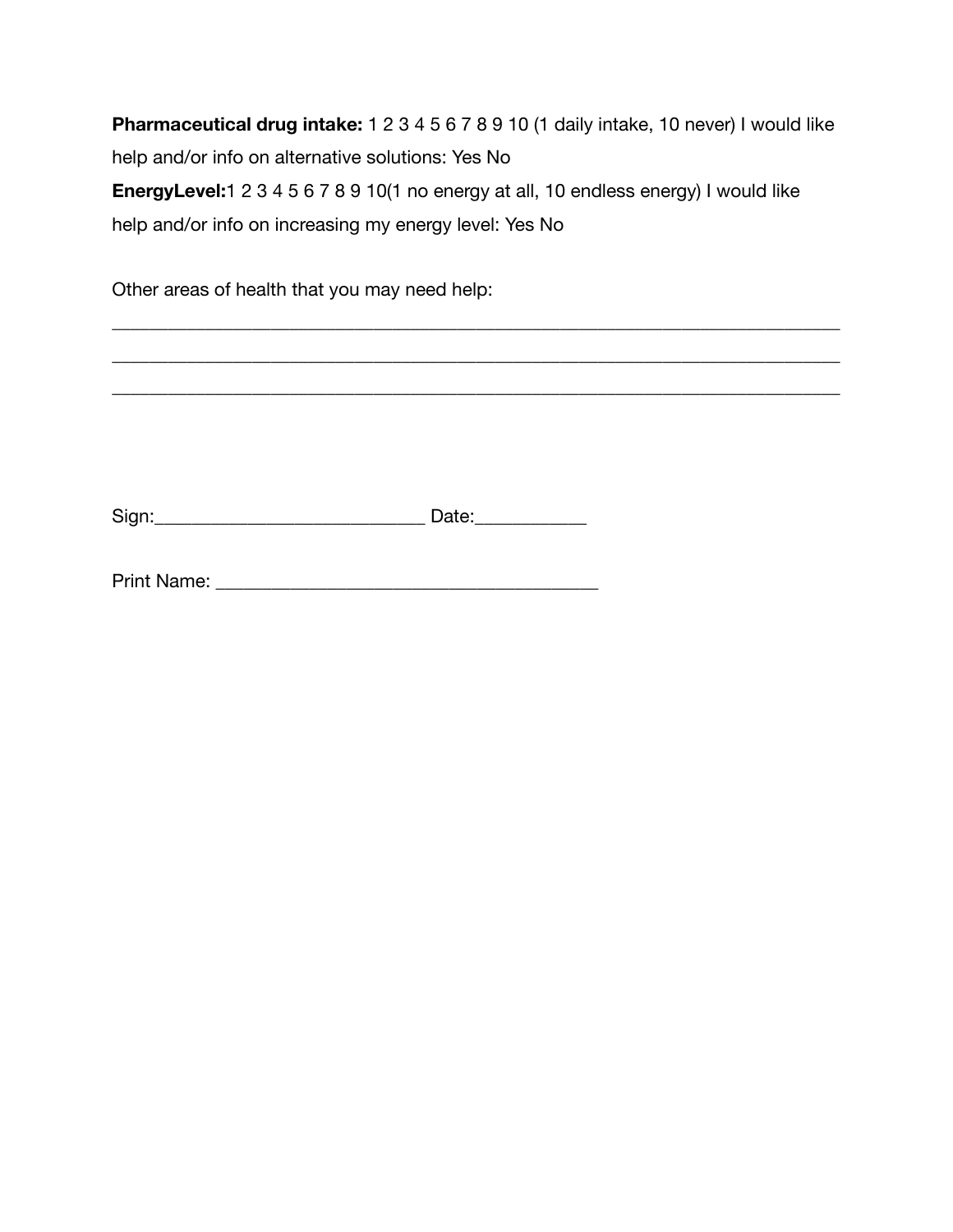

Dr. Michelle Bean

1414 Soquel Ave, #102, Santa Cruz CA

# **HIPAA Notice of Privacy and Confidentiality & Patient's Rights**

## **Patients' rights under HIPAA are described in the "Notice of Privacy Practices" The Notice will be made available to patients. These rights include:**

1. Right to receive the 'Notice of Privacy Practices", which informs patients of their rights and how to exercise them. By law this notice is to be made available to patients, and a good faith effort to obtain the patient's acknowledgement of receipt is required.

2. Right of Access. Patients may request to inspect their medical record and may request copies. There may be a fee to produce the copiers. The process to follow and how to request copies is explained in the "Notice of Privacy Practices."

3. Right to Request and Amendment or Addendum. The Notice describes how to file a request for an amendment or addendum.

4. Right to an Accounting of Disclosures. Patients have the right to receive an accounting of disclosures of their Patient Health Information (PHI). The Notice describes how to request an accounting.

5. Right to Request Restrictions. Patients have the right to request restrictions on how they will be communicated with or how their PHI is released. Generally, every effort to try to accommodate reasonable requests for restrictions, e.g., where release of information could be harmful to the patient.

6. Right to Complain. Patients have the right to complain if they think that privacy rights have been violated. The "Notice of Privacy Practices" describes where to file a complaint.

#### **Exceptions to the Rules**

**Under HIPAA, there are certain exceptions to these general rules. These exceptions are described in the "Notice of Privacy Practices". Disclosures can be made without patient authorization: subject to professional judgment, for public health and safety purposes, for government functions, law enforcement, and based on a judicial request or subpoena.**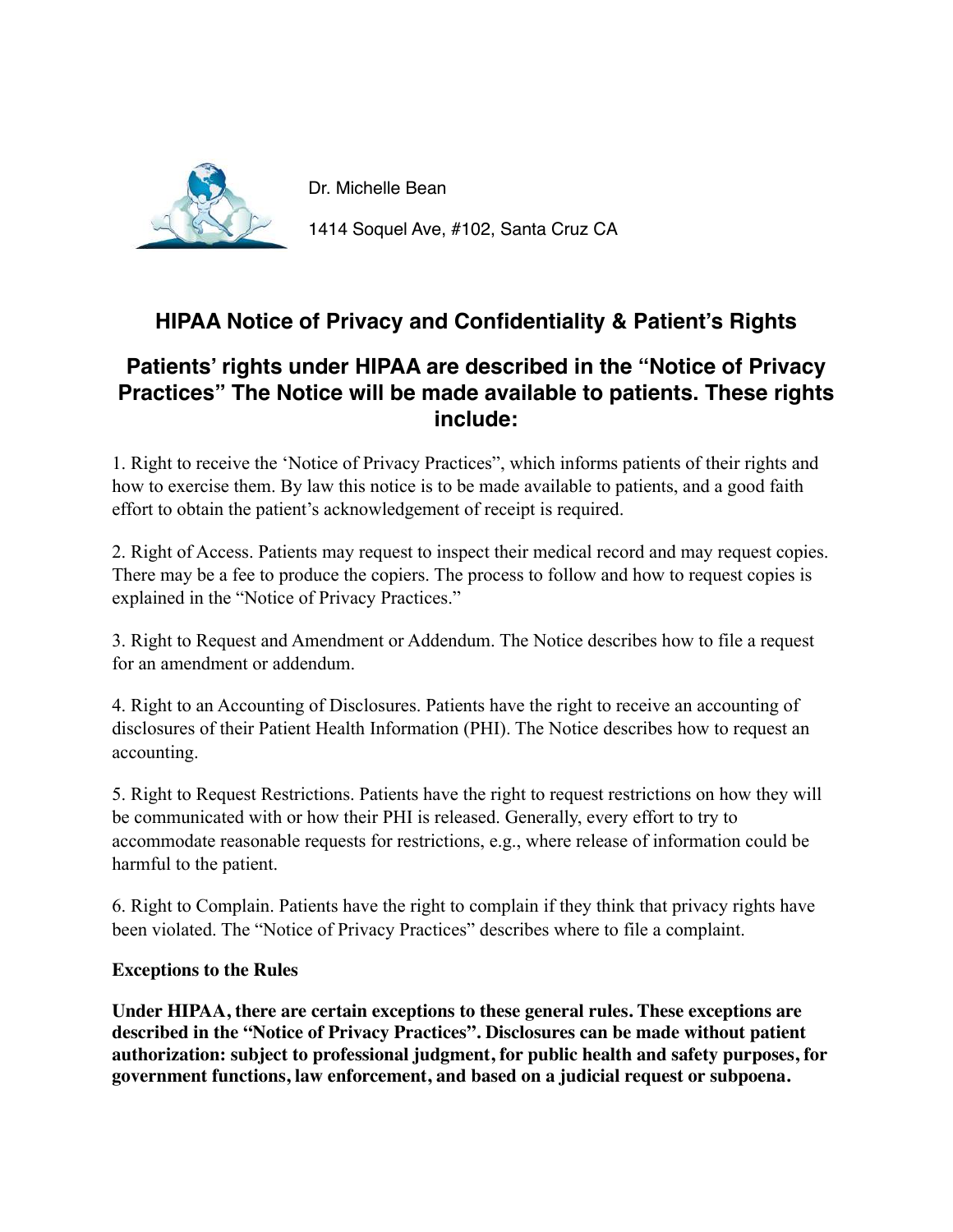#### **Notice of HIPAA Privacy Practice**

#### **The attached Notice describes how health information about you may be used, and your rights, regarding the use of that information. Please review it carefully.**

#### **You have the right to:**

- Ask to see, read and/or obtain a copy of your health record (charges may be necessary)
- Ask to correct information that you believe is wrong in your health record
- Ask that your health information not be used for certain purposes, for example, research
- Ask that copies of your health record be sent to whomever you wish (charges may be necessary)

• Be informed about who has read your record (for reasons other than treatment, payment, and program improvement purposes). • Specify where and how you should be contacted

• Receive a paper copy of the full Notice of Privacy Practices

#### **Who is authorized to see confidential Patient Health Information (PHI)?**

The "Notice of Privacy Practices" describes the ways in which your PHI may be used without obtaining the patient's specific authorization. Certain uses such as for Treatment, Payment and health care Operations are permitted.

- 1. Treatment of the patient, such as consultation between treating providers
- 2. Payment of health care bills (insurance claim submission, authorizations and payment posting)

3. Health care operations and business operations, including research (when approved by the IRB and with a patient's written permission); health care communications between a patient and their health care practitioner.

#### **Written Authorizations**

**To** use or disclose PHI for almost any other reason, you will need to sign a written authorization prior to access or disclosure. Refer to the "Notice of Privacy Practices" for a list of covered exceptions to the authorization requirement related to public policy, certain health disease reporting requirements and law enforcement activities. If you do not understand or know what you can do with PHI, please read the "Notice of Privacy Practices".

#### **Exceptions to the Rules**

Under HIPAA, there are certain exceptions to these general rules. These exceptions are described in the "Notice of Privacy Practices". Disclosures can be made without patient authorization: subject to professional judgment, for public health and safety purposes, for government functions, law enforcement, and based on a judicial request or subpoena.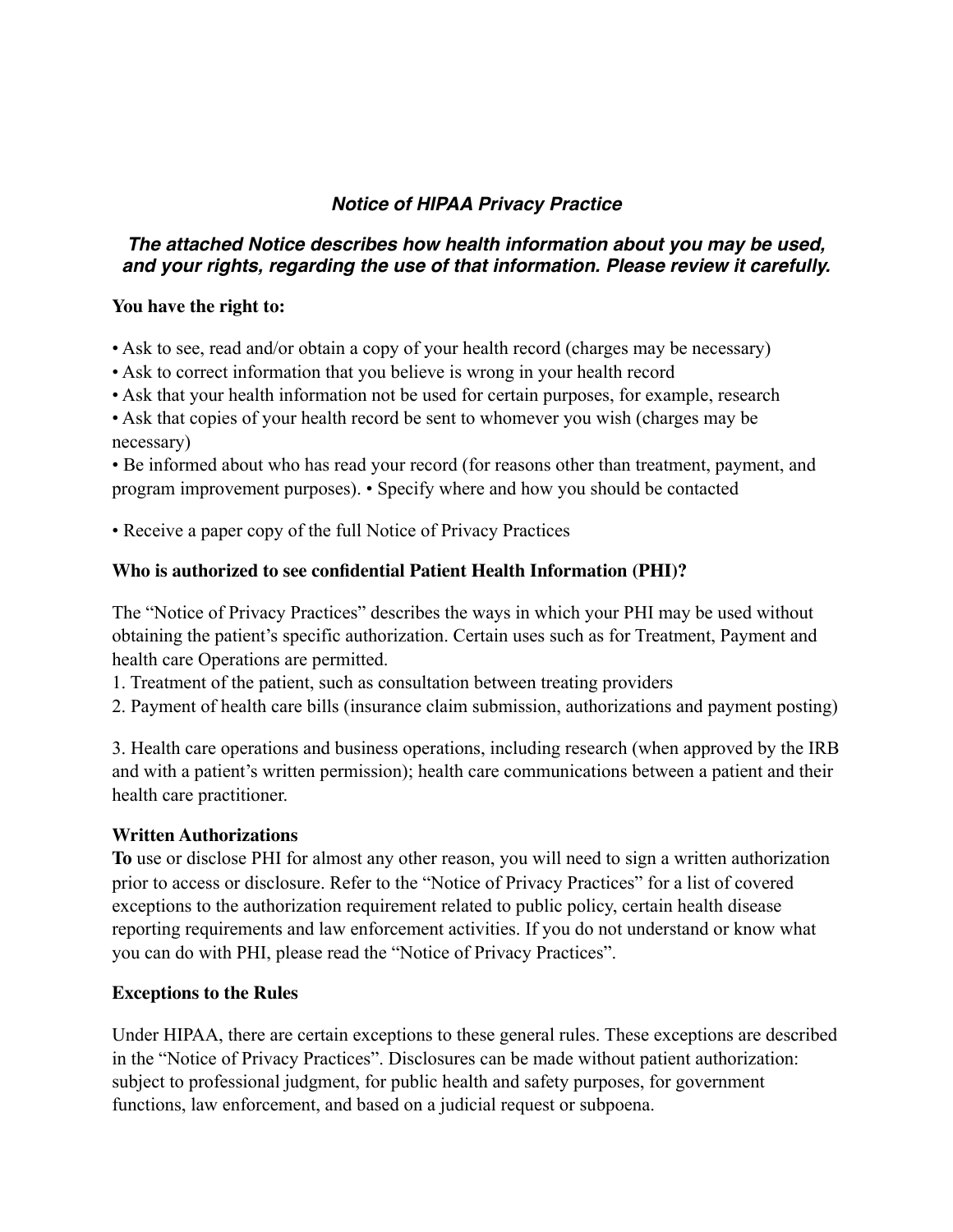If you have concerns about how your health information might be (or has been) shared, please speak with your practitioner or the privacy coordinator. If you believe your privacy rights have NOT been maintained you may file a complaint with the Secretary, the address is U.S. Dept. of Health and Human Services, Office of Civil Rights, Attn: Regional Manager, 50 United Nations Plaza, Rm. 322, San Francisco, CA 94103. You will not be penalized in any way for filing a complaint.

• I acknowledge receipt of the "Notice of Privacy Practices" and "Patient's Rights". I understand that my signature does not authorize disclosure, but only acknowledges that I have received a copy of the full Notice.

• I understand and acknowledge that I may receive appointment reminder calls, newsletters, and cards, and I agree to receive these.

| Signature                                      | Date |  |
|------------------------------------------------|------|--|
| Date of Birth                                  |      |  |
| Printed Name                                   |      |  |
| Relation (if other than the patient)           |      |  |
| Patient declined to sign receipt (signature of |      |  |
| Patient unable to sign (witness)               |      |  |
| Reason unable                                  |      |  |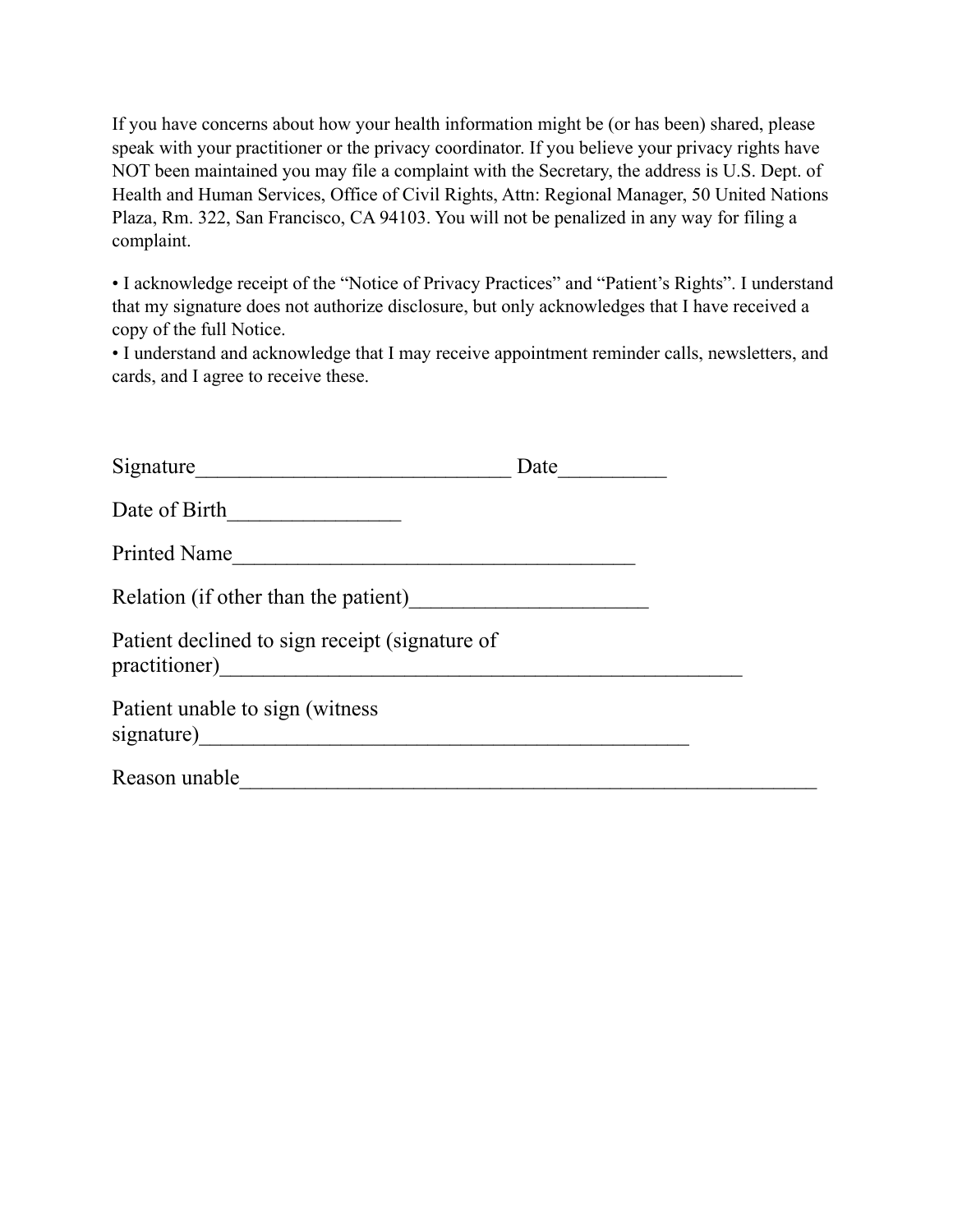# **Michelle C. Bean, Chiropractic**

#### **Informed Consent**

We encourage and support a **shared decision making process** between us regarding your health needs. As a part of that process you have a right to be informed about the condition of your health and the recommended care and treatment to be provided to you so that you can make the decision whether or not to undergo such care with full knowledge of the known risks. This information is intended to make you better informed in order that you can knowledgeably give or withhold your consent.

**Chiropractic** is based on the science which concerns itself with the relationship between structures (primarily the spine) and function (primarily of the nervous system) and how this relationship can affect the restoration and preservation of health.

**Adjustments** are made by chiropractors in order to correct or reduce spinal and extremity joint subluxations. **Vertebral subluxation** is a disturbance to the nervous system and is a condition where one or more vertebra in the spine is misaligned and/ or does not move properly causing interference and/or irritation to the nervous system. The primary goal in chiropractic care is the removal and/or reduction of nerve interference caused by vertebral subluxation.

A chiropractic examination will be performed which may include spinal and physical examination, orthopedic and neurological testing, palpation, specialized instrumentation, radiological examination (x-rays), and laboratory testing.

The chiropractic adjustment is the application of a precise movement and/or force into the spine in order to reduce or correct vertebral subluxation(s). There are a number of different methods or techniques by which the chiropractic adjustment is delivered but are typically delivered by hand. Some may require the use of an instrument or other specialized equipment. In addition, physiotherapy or rehabilitative procedures may be included in the management protocol. Among other things, chiropractic care may reduce pain, increase mobility and improve quality of life.

In addition to the benefits of chiropractic care and treatment, one should also be aware of the existence of some risks and limitations of this care. The risks are seldom high enough to contraindicate care and all health care procedures have some risk associated with them.

Risks associated with some chiropractic treatment may include soreness, musculoskeletal sprain/strain.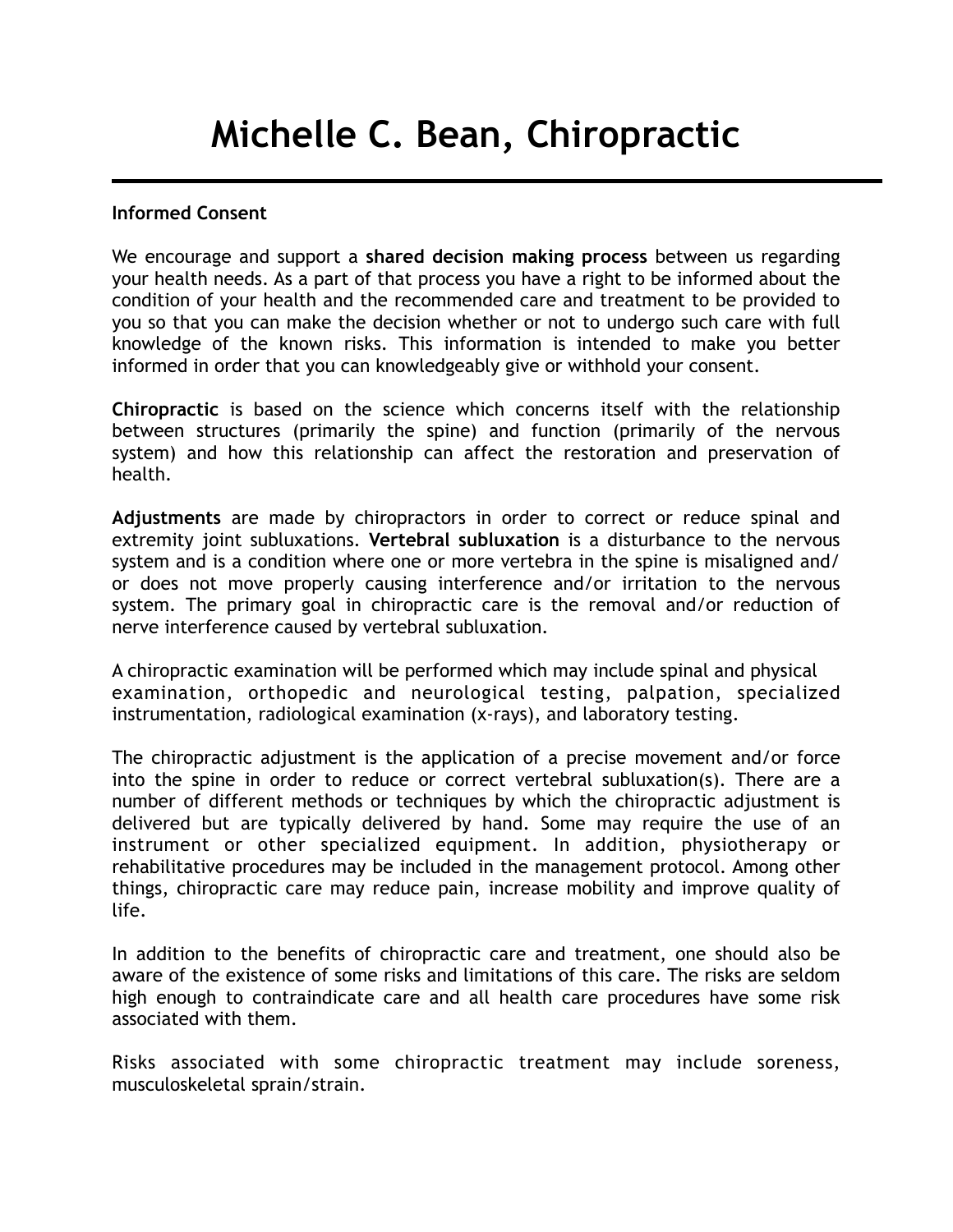**I have been informed of the nature and purpose of chiropractic care, the possible consequences of care, and the risks of care, including the risk that the care may not accomplish the desired objective. Reasonable alternative treatments have been explained, including the risks, consequences and probable effectiveness of each. I have been advised of the possible consequences if no care is received. I acknowledge that no guarantees have been made to me concerning the results of the care and treatment.** 

**I HAVE READ THE ABOVE PARAGRAPH. I UNDERSTAND THE INFORMATION PROVIDED. ALL QUESTIONS I HAVE ABOUT THIS INFORMATION HAVE BEEN ANSWERED TO MY SATISFACTION. HAVING THIS KNOWLEDGE, I KNOWINGLY AUTHORIZE TO PROCEED WITH CHIROPRACTIC CARE AND TREATMENT.**

| DATED THIS _____ DAY OF _______________, 20___                                                                                                                                                                                                               |                           |
|--------------------------------------------------------------------------------------------------------------------------------------------------------------------------------------------------------------------------------------------------------------|---------------------------|
| an di sebagai kecamaan di sebagai kecamaan di sebagai kecamaan di sebagai kecamaan di sebagai kecamaan di seba<br>Sebagai kecamaan di sebagai kecamaan di sebagai kecamaan di sebagai kecamaan di sebagai kecamaan di sebagai ke<br><b>Patient Signature</b> | <b>Doctor's Signature</b> |
|                                                                                                                                                                                                                                                              |                           |
| <u>. Kan ang pagpagpagpang pagpagpang pagpagpang pagpagpang pagpagpang pagpagpang pagpagpang pagpagpang pagpagpang pagpagpang pagpagpang pagpagpang pagpagpang pagpagpang pagpagpang pagpagpang pagpagpang pagpagpang pagpagpang</u><br><b>Print Name:</b>   |                           |
| <b>Parental Consent for Minor Patient:</b>                                                                                                                                                                                                                   |                           |
|                                                                                                                                                                                                                                                              |                           |
| Patient age: _______________ DOB: ______________                                                                                                                                                                                                             |                           |
| Printed name of person legally authorized to sign for                                                                                                                                                                                                        |                           |
|                                                                                                                                                                                                                                                              |                           |
| Relationship to Patient: _______________________                                                                                                                                                                                                             |                           |
| In addition, by signing below, I give permission for the above named minor patient to be<br>managed by the doctor even when I am not present to observe such care.                                                                                           |                           |
| <b>Professor Construction Construction Construction Construction Construction Construction Construction Construction</b>                                                                                                                                     |                           |

|                          | Printed name of person legally authorized to sign for |
|--------------------------|-------------------------------------------------------|
| Patient:                 |                                                       |
| Signature:               |                                                       |
| Relationship to Patient: |                                                       |

**Remarks:**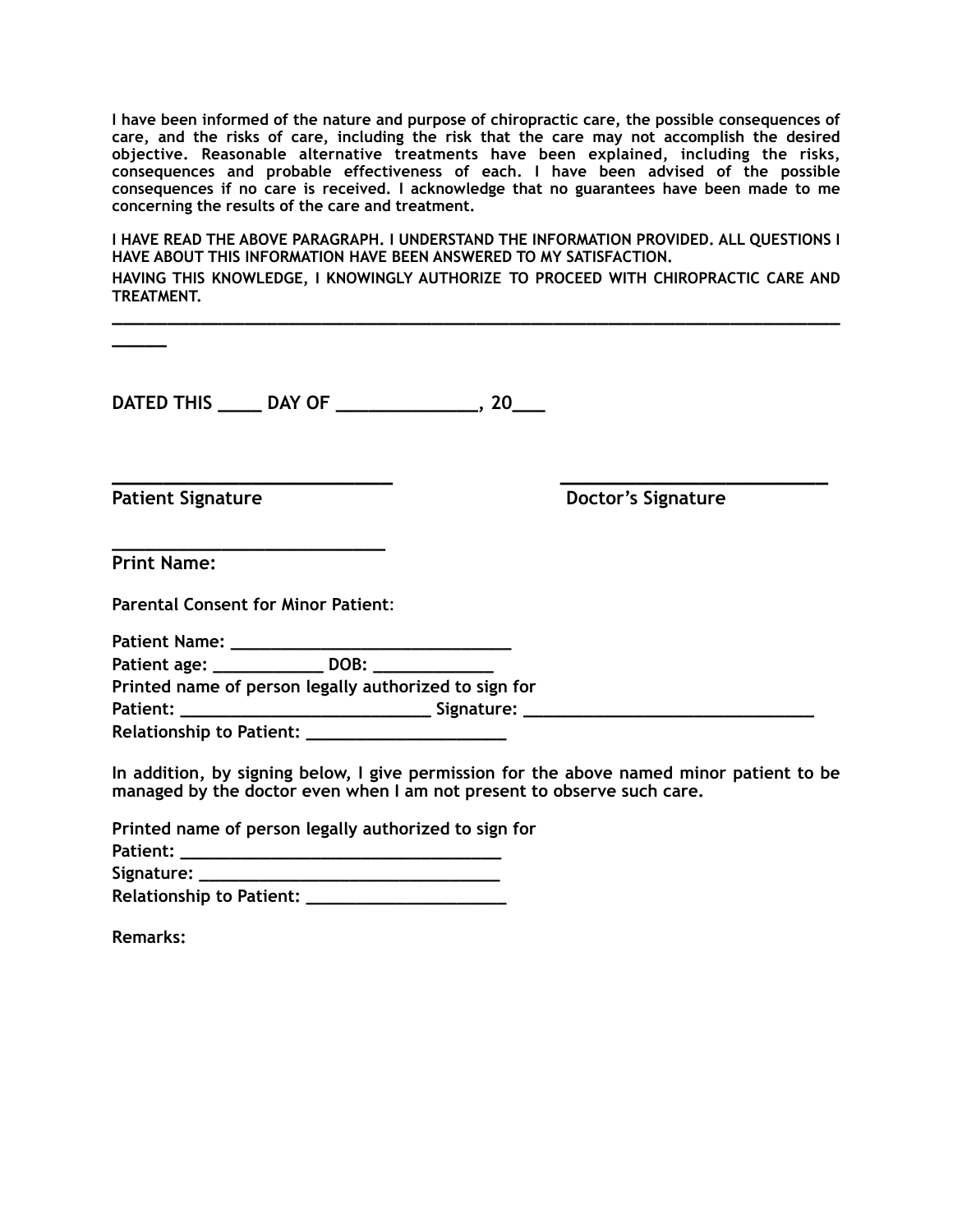## **X-RAY CONSENT FORM**

Dr. Michelle Bean - 1414 Soquel Driven #102, Santa Cruz Ca 9506 - (831)531-7449

PaAent: \_\_\_\_\_\_\_\_\_\_\_\_\_\_\_\_\_\_\_\_\_\_\_\_\_\_\_\_\_\_\_\_\_ Date: \_\_\_\_\_\_\_\_\_\_\_\_\_\_\_

During your examination, the doctor may feel that x-rays will be needed in order to provide your treatment. In order to perform x-rays on any patient our office requires that patients consent for such tests to be performed.

#### **Please choose one of the following:**

\_\_\_\_ I understand that the doctor may need x-rays in order to administer my treatment and I give my permission to perform such tests.

\_\_\_\_ I understand that it may be necessary for the doctor to take x-rays to administer my care. I choose not to have any x-rays at this time and release the doctor of all liabilities. I also understand that the doctor has the right to refuse treatment to me if I choose this option.

#### **Consent To X-Ray A Minor:**

I am the parent or legal guardian of \_\_\_\_\_\_\_\_\_\_\_\_\_\_\_\_\_\_\_\_\_\_\_\_\_\_\_\_, who is a minor, \_\_\_\_years of age. I hereby authorize the performance of diagnostic x-rays of the minor named above. Freeport Family Chiropractic has requested the x-rays for further diagnostic purposes. At this time I know of no other condition which the taking of x-rays would further complicate.

#### **Females: Regarding Possibility of Pregnancy**

This is to certify that, to the best of my knowledge, I am **NOT** pregnant. The doctor and certified staff of Freeport Family Chiropractic have permission to perform diagnostic x-rays. I am aware that taking x-rays, particularly those involving the pelvis, can be hazardous to an unborn child.